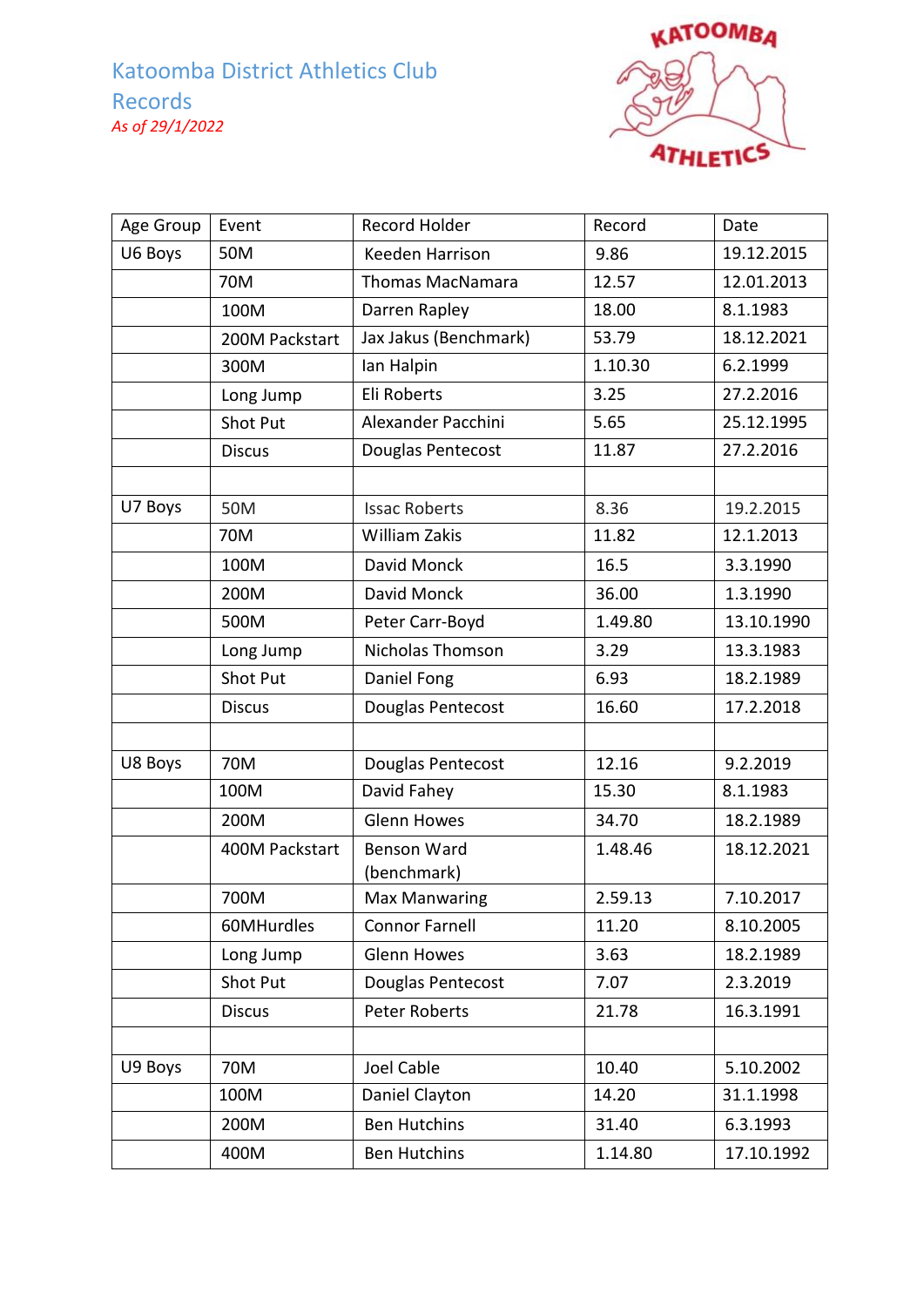

|          | 800M            | Carlton Frame            | 2.44.90 | 8.2.1982   |
|----------|-----------------|--------------------------|---------|------------|
|          | 60M Hurdles     | Arlo Langley             | 10.84   | 5.3.2016   |
|          | Long Jump       | Nathan Conroy            | 4.15    | 18.11.1989 |
|          | High Jump       | <b>Rodney Cormack</b>    | 1.17    | 1.11.2003  |
|          | Shot Put        | <b>Peter Roberts</b>     | 8.74    | 22.2.1992  |
|          | <b>Discus</b>   | <b>Peter Roberts</b>     | 26.64   | 22.11.1991 |
|          |                 |                          |         |            |
| U10 Boys | 70M             | Daniel Legge             | 10.50   | 30.11.1986 |
|          | 100M            | David Thom               | 14.00   | 11.1.1986  |
|          | 200M            | Duncan Fidler            | 30.60   | 3.12.1988  |
|          | 400M            | <b>Calton Frame</b>      | 1.09.70 | 22.1.1983  |
|          | 800M            | Duncan Fidler            | 2.27.10 | 29.10.1988 |
|          | 60M Hurdles     | <b>Adam Daley</b>        | 10.70   | 8.2.1997   |
|          | Long Jump       | <b>Matthew Donaldson</b> | 4.47    | 7.1.1995   |
|          | High Jump       | <b>Matthew Donaldson</b> | 1.33    | 25.2.1995  |
|          | <b>Shot Put</b> | <b>Peter Roberts</b>     | 10.11   | 13.3.1993  |
|          | <b>Discus</b>   | <b>Peter Roberts</b>     | 31.00   | 20.3.1993  |
|          |                 |                          |         |            |
| U11 Boys | 100M            | Todd Cleary              | 13.40   | 12.11.1983 |
|          | 200M            | <b>Matthew Field</b>     | 29.30   | 27.10.2003 |
|          | 400M            | Carlton Frame            | 1.07.30 | 26.11.1983 |
|          | 800M            | <b>Ben St Lawrence</b>   | 2.30.10 | 20.3.1993  |
|          | 1500M           | Daniel Kelly             | 5.18.22 | 22.3.2014  |
|          | 80M Hurdles     | Thomas Loy               | 15.67   | 2.11.2019  |
|          | Long Jump       | Nathan Conroy            | 4.86    | 22.2.1992  |
|          | High Jump       | Joshua Thornhill         | 1.47    | 20.2.1994  |
|          | Shot Put        | Joel Cable               | 10.68   | 5.2.2005   |
|          | <b>Discus</b>   | Douglas Pentecost        | 28.91   | 18.12.2021 |
|          | Triple Jump     | Nathan Conroy            | 9.56    | 12.10.1991 |
|          | Javelin         | Angus Herron             | 25.87   | 11.3.2017  |
|          |                 |                          |         |            |
| U12 Boys | 100M            | Gary Jones               | 12.70   | 5.12.1987  |
|          | 200M            | Gary Jones               | 26.80   | 20.2.1988  |
|          | 400M            | Gary Jones               | 1.00.00 | 27.2.1988  |
|          | 800M            | Gary Jones               | 2.24.60 | 20.2.1988  |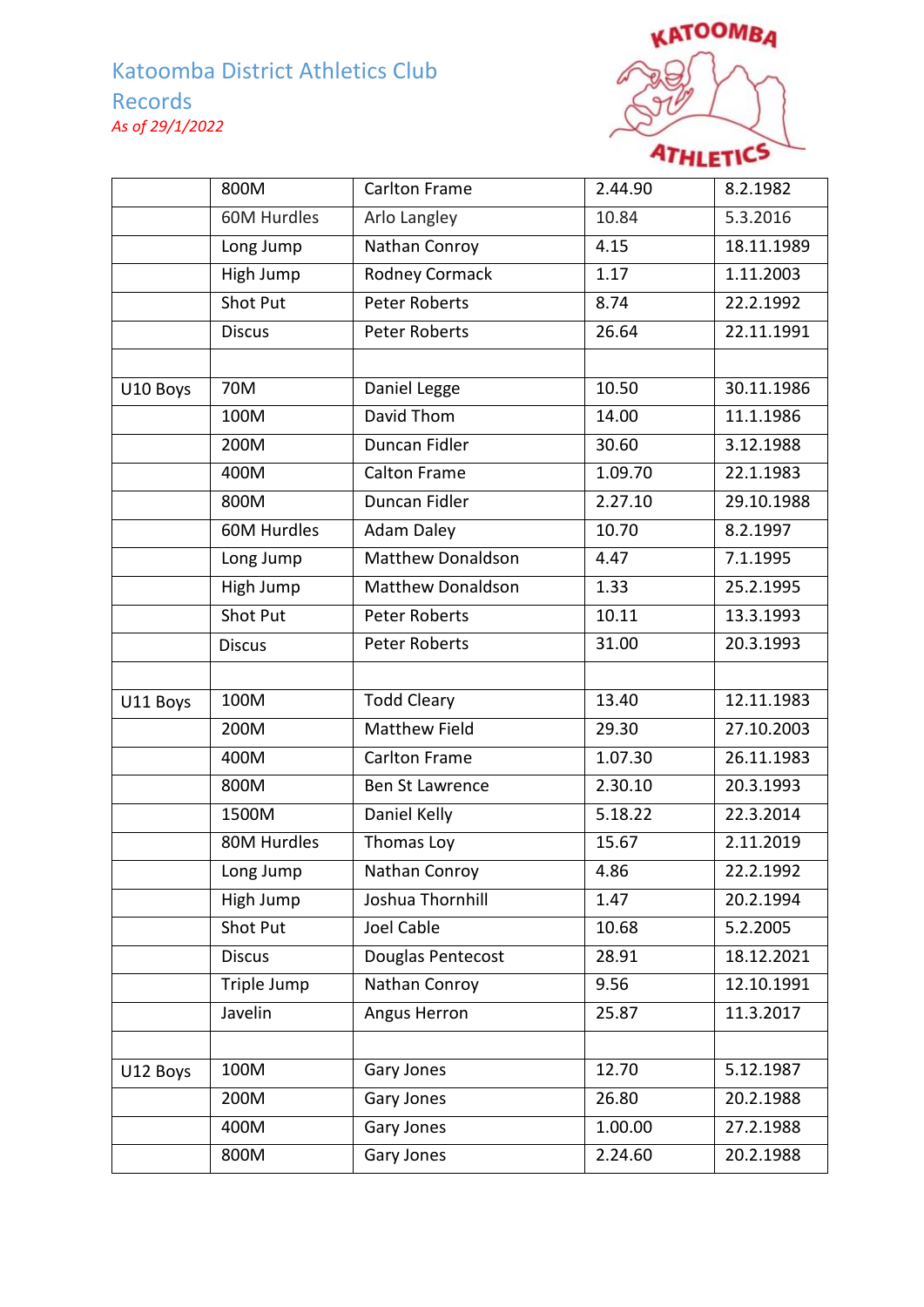

|          | 1500M              | Gary Jones           | 4.56.30  | 16.12.1987 |
|----------|--------------------|----------------------|----------|------------|
|          | 80M Hurdles        | Thomas Loy           | 13.75    | 23.1.2021  |
|          | Long Jump          | Mark Hyam            | 5.02     | 22.2.1992  |
|          | High Jump          | Joshua Thornhill     | 1.54     | 18.3.1995  |
|          | Triple Jump        | Matthew Honnery      | 10.43    | 8.2.1987   |
|          | <b>Discus</b>      | <b>Ben Tarlinton</b> | 35.57    | 13.3.2010  |
|          | Shot Put           | Ziggy Banffy         | 8.13     | 5.12.2020  |
|          | Javelin            | Angus Herron         | 29.15    | 2.12.2017  |
|          |                    |                      |          |            |
| U13 Boys | 100M               | Gary Jones           | 12.20    | 5.11.1988  |
|          | 200M               | Gary Jones           | 25.90    | 24.9.1988  |
|          | 400M               | Mark Hyam            | 1.01.90  | 14.11.1992 |
|          | 800M               | Gary Jones           | 2.20.20  | 29.10.1988 |
|          | 1500M              | Gary Jones           | 4.58.70  | 5.11.1988  |
|          | 3000M              | Finn Kleji           | 11.19.36 | 13.2.2021  |
|          | 80M Hurdles        | Matthew Honnery      | 13.50    | 31.12.1998 |
|          | 200M Hurdles       | Matthew Honnery      | 30.80    | 31.12.1998 |
|          | Long Jump          | Matthew Honnery      | 5.60     | 7.2.1998   |
|          | <b>High Jump</b>   | Matthew Honnery      | 1.60     | 25.10.1997 |
|          | <b>Triple Jump</b> | Matthew Honnery      | 11.70    | 17.1.1998  |
|          | <b>Discus</b>      | <b>Tate Rees</b>     | 20.88    | 3.11.2018  |
|          | Shot Put           | Gary Jones           | 12.95    | 29.10.1988 |
|          | Javelin            | <b>Ethan Sweeney</b> | 33.67    | 11.3.2006  |
|          |                    |                      |          |            |
| U14 Boys | 100M               | Gary Jones           | 11.70    | 2.12.1989  |
|          | 200M               | Gary Jones           | 24.40    | 18.11.1989 |
|          | 400M               | Max Lucas            | 55.87    | 9.3.2019   |
|          | 800M               | Gary Jones           | 2.13.70  | 2.12.1989  |
|          | 1500M              | Gary Jones           | 4.42.90  | 30.9.1989  |
|          | 3000M              | William Zakis        | 11:32.00 | 14.12.2019 |
|          | 90M Hurdles        | <b>Kurt Basedow</b>  | 14.30    | 13.11.1999 |
|          | 200M Hurdles       | Matthew Honnery      | 22.10    | 30.1.1999  |
|          | Long Jump          | Zachary Rothwell     | 5.60     | 27.2.2016  |
|          | High Jump          | Matthew Honnery      | 1.68     | 13.3.1999  |
|          | Triple Jump        | Matthew Honnery      | 12.05    | 6.3.1999   |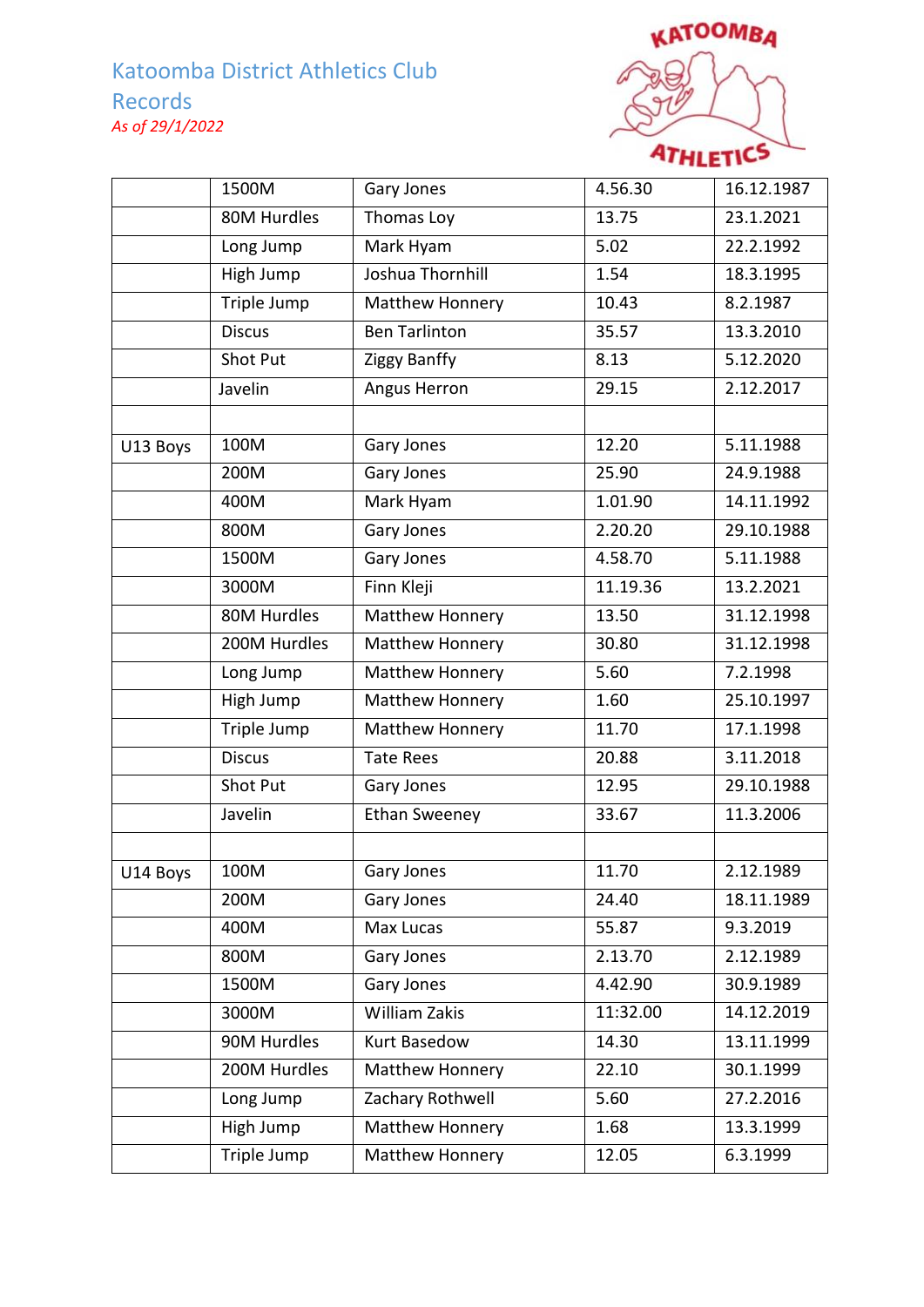

|          | <b>Discus</b>          | <b>Ethan Sweeney</b>  | 41.71    | 13.3.2007  |
|----------|------------------------|-----------------------|----------|------------|
|          | Shot Put               | Gary Jones            | 11.94    | 23.9.1989  |
|          | Javelin                | Matthew Honnery       | 33.21    | 13.3.1999  |
|          |                        |                       |          |            |
| U15 Boys | 100M                   | <b>Nick Thomson</b>   | 11.50    | 17.11.1990 |
|          | 200M                   | Zachary Rothwell      | 24.14    | 19.11.2016 |
|          | 400M                   | Gary Jones            | 52.70    | 16.3.1991  |
|          | 800M                   | Gary Jones            | 2.09.20  | 12.01.1991 |
|          | 1500M                  | Gary Jones            | 4.35.40  | 1.12.1990  |
|          | 3000M                  | Will Zakis            | 10:38.10 | 23.1.2021  |
|          | 100M Hurdles           | Murray Egan           | 16.20    | 25.9.1999  |
|          | 300M Hurdles           | Zachary Rothwell      | 45.38    | 28.10.2017 |
|          | Long Jump              | <b>Gary Jones</b>     | 6.17     | 9.2.1991   |
|          | High Jump              | Nichola Thomson       | 1.80     | 10.11.1990 |
|          | Triple Jump            | Matthew Honnery       | 12.45    | 18.9.1990  |
|          | <b>Discus</b>          | Aaron Simpson         | 45.42    | 11.2.1989  |
|          | Shot Put               | Aaron Simpson         | 13.35    | 28.1.1989  |
|          | Javelin                | <b>Ethan Sweeney</b>  | 43.73    | 27.10.2007 |
|          |                        |                       |          |            |
| U17 Boys | 100M                   | Zachary Rothwell      | 11.13    | 1.12.2018  |
|          | 200M                   | Zachary Rothwell      | 22.81    | 16.2.2019  |
|          | 400M                   | Zachary Rothwell      | 51.35    | 9.3.2019   |
|          | 800M                   | <b>Benchmark</b>      | 2.13.95  | 14.3.2009  |
|          | 1500M                  | Will Zakis            | 4.46.88  | 29.1.2022  |
|          | 3000M                  | Hamish Walker-Sawkins | 11.27.65 | 5.12.2020  |
|          | 110M Hurdles           | Max Lucas             | 16.48    | 13.2.2020  |
|          | 300M<br><b>Hurdles</b> | Zachary Rothwell      | 43.87    | 16.2.2019  |
|          | Long Jump              | Zachary Rothwell      | 6.45     | 16.2.2019  |
|          | High Jump              | <b>Beau Foster</b>    | 1.81     | 13.11.2010 |
|          | Triple Jump            | Jordan Buckley        | 12.1     | 2.11.2019  |
|          | <b>Discus</b>          | Max Lucas             | 29.64    | 11.12.2021 |
|          | Shot Put               | Max Lucas             | 10.57    | 18.12.2021 |
|          | Javelin                | <b>Ethan Sweeney</b>  | 33.86    | 25.10.2008 |
|          |                        |                       |          |            |
| U6 Girls | 50M                    | Kaylee Alderson       | 10.00    | 1.2.2014   |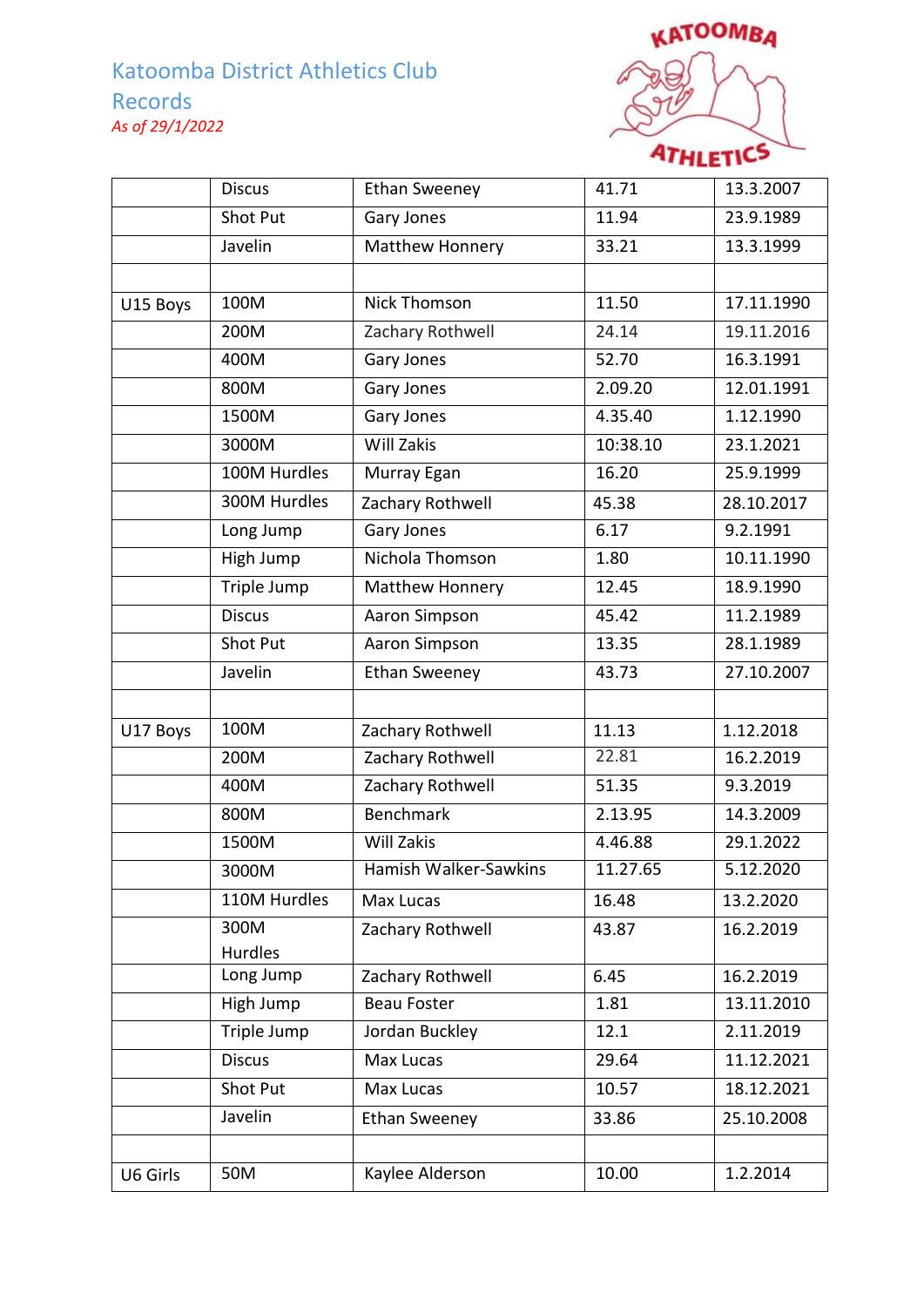

|          | 70M            | Catherine Sproule                       | 11.60   | 9.11.1985              |
|----------|----------------|-----------------------------------------|---------|------------------------|
|          | 100M           | Kristin Gamble                          | 18.40   | 29.10.1988             |
|          | 200M Packstart | Florence Loy-Pigott<br>(Benchmark       | 55.46   | 18.12.2021             |
|          | 300M           | Kaylee Alderson                         | 1.10.17 | 1.2.2014               |
|          | Long jump      | Kaylee Alderson                         | 2.59    | 7.12.2013              |
|          | Shot put       | <b>Brittnee Stanger/ Evie</b><br>Taylor | 4.01    | 6.2.1999/<br>13.2.2021 |
|          | <b>Discus</b>  | Evie Taylor                             | 9.06    | 6.2.2020               |
|          |                |                                         |         |                        |
| U7 Girls | 50M            | Evelyn Paul                             | 9.42    | 28.11.2020             |
|          | 70M            | Kate McMaahon                           | 11.78   | 11.1.1986              |
|          | 100M           | Claire Ingram                           | 16.7    | 3.3.1990               |
|          | 200M           | Faith Cochrane                          | 37.5    | 11.2.1989              |
|          | 500M           | Fiona Goodberg                          | 1.51.90 | 16.3.1991              |
|          | Long jump      | Claire Ingram                           | 3.15    | 3.3.1990               |
|          | Shot put       | Caroline Stephen                        | 5.50    | 13.3.1983              |
|          | <b>Discus</b>  | Kaylee Alderson                         | 12.60   | 17.1.2015              |
|          |                |                                         |         |                        |
| U8 Girls | 70M            | Evelyn Paul                             | 11.78   | 11.12.2021             |
|          | 100M           | Aimee Bellette                          | 15.80   | 2.12.1989              |
|          | 200M           | <b>Belle Charter</b>                    | 34.50   | 18.11.1989             |
|          | 400M Packstart | Evelyn Paul (Benchmark)                 | 1.31.98 | 18.12.2021             |
|          | 700M           | Soraya Usher                            | 2.42.90 | 8.3.2008               |
|          | 60M Hurdles    | Samantha Daley                          | 12.80   | 5.10.1996              |
|          | Long Jump      | kaylee Alderson                         | 3.56    | 6.2.2016               |
|          | Shot Put       | Daisie Buckle                           | 5.54    | 6.2.1999               |
|          | <b>Discus</b>  | <b>Tina Williams</b>                    | 16.98   | 3.3.1990               |
|          |                |                                         |         |                        |
| U9 Girls | 70M            | Evie Schembri                           | 10.88   | 2.3.2019               |
|          | 100M           | Mataya Young                            | 14.90   | 18.1.2003              |
|          | 200M           | Mataya Young                            | 32.10   | 18.1.2003              |
|          | 400M           | Erin Gamble                             | 1.17.10 | 3.3.1990               |
|          | 800M           | Erin Gamble                             | 2.56.30 | 10.3.1990              |
|          | 60M Hurdles    | Sabrina Boswell                         | 11.30   | 2.11.1993              |
|          | Long Jump      | Mataya Young                            | 3.69    | 8.3.2003               |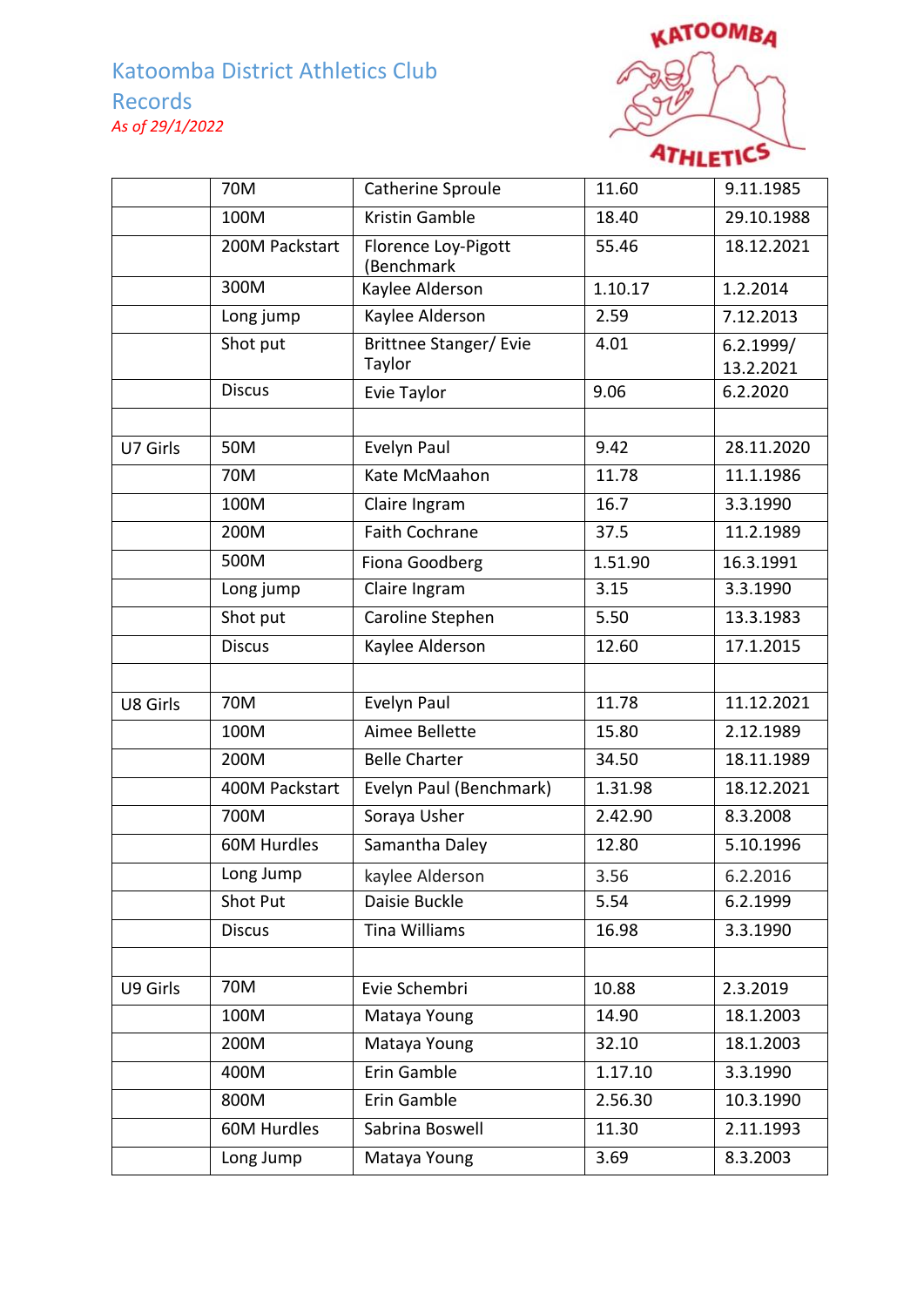

|           | High Jump     | Alice Goodberg          | 1.10    | 16.3.1991               |
|-----------|---------------|-------------------------|---------|-------------------------|
|           | Shot Put      | Mataya Young            | 5.67    | 8.2.2003                |
|           | <b>Discus</b> | Sheridan Constable      | 19.70   | 18.2.1989               |
|           |               |                         |         |                         |
| U10 Girls | 70M           | Evie Schembri           | 10.48   | 7.12.2019               |
|           | 100M          | Angela Jones            | 14.90   | $\overline{6}$ .12.1993 |
|           | 200M          | <b>Odette Spears</b>    | 31.40   | 20.2.1994               |
|           | 400M          | Caroline Stephen        | 1.13.10 | 22.3.1986               |
|           | 800M          | Michelle Kenyon         | 2.51.90 | 20.2.1988               |
|           | 60M Hurdles   | <b>Odette Spears</b>    | 11.60   | 5.3.1994                |
|           | Long Jump     | Odette Spears           | 4.41    | 4.12.1993               |
|           | High Jump     | Alice Goodberg          | 1.24    | 14.3.1992               |
|           | Shot Put      | <b>Stacey Williams</b>  | 7.48    | 3.3.1990                |
|           | <b>Discus</b> | <b>Ellie Kozicki</b>    | 22.09   | 22.10.2011              |
|           |               |                         |         |                         |
| U11 Girls | 100M          | Anna Gamble             | 13.90   | 29.10.1988              |
|           | 200M          | <b>Odette Spears</b>    | 30.40   | 30.12.1994              |
|           | 400M          | <b>Heidi Clark</b>      | 1.09.90 | 28.3.1981               |
|           | 800M          | Alice Goodberg          | 2.43.00 | 13.3.1993               |
|           | 1500M         | Alice Goodberg          | 5.42.00 | 13.3.1993               |
|           | 80M Hurdles   | <b>Charlie Mitchell</b> | 16.33   | 29.1.2022               |
|           | Long Jump     | Angela Jones            | 4.41    | 10.12.1994              |
|           | High Jump     | Alice Goodberg          | 1.39    | 6.3.1993                |
|           | Shot Put      | Mataya Young            | 7.94    | 16.10.2004              |
|           | <b>Discus</b> | <b>Ditas Dizon</b>      | 17.39   | 18.12.2021              |
|           | Triple Jump   | Kayla Tompkins          | 9.08    | 3.3.2007                |
|           | Javelin       | Georgie Touhill         | 15.99   | 26.10.2019              |
|           |               |                         |         |                         |
| U12 Girls | 100M          | <b>Bronte Pickering</b> | 13.51   | 9.11.2013               |
|           | 200M          | Alice Goodberg          | 28.60   | 20.2.1994               |
|           | 400M          | Caroline Stephen        | 1.07.10 | 28.11.1987              |
|           | 800M          | Michelle Kenyon         | 2.37.50 | 21.1.1990               |
|           | 1500M         | Alice Goodberg          | 5.25.90 | 27.11.1993              |
|           | 80M Hurdles   | Hazel Walters           | 14.98   | 29.2.2020               |
|           | Long Jump     | Mataya Young            | 4.76    | 11.2.2006               |
|           |               |                         |         |                         |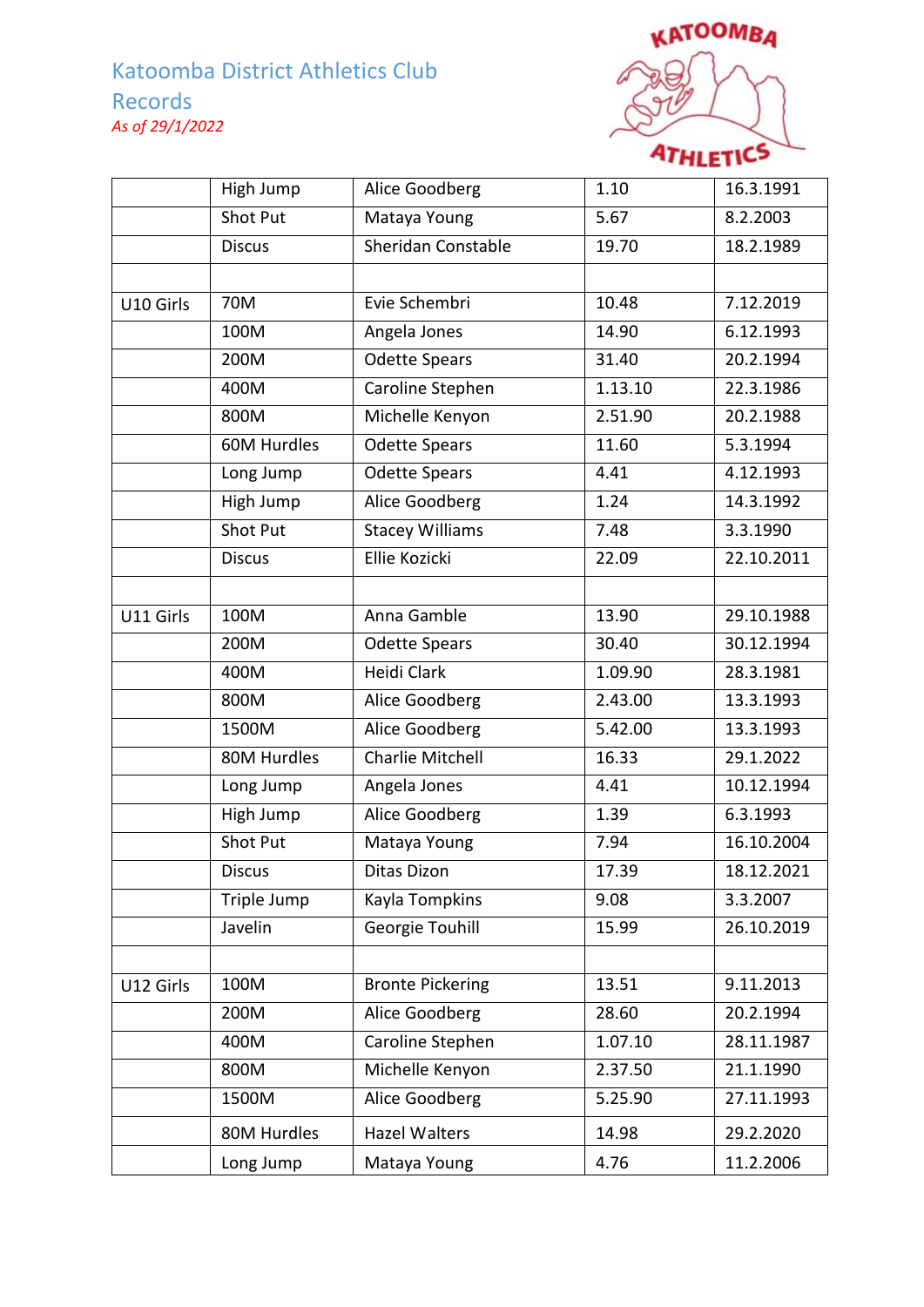

|           | High Jump       | Alice Goodberg               | 1.44     | 16.10.1993 |
|-----------|-----------------|------------------------------|----------|------------|
|           | Triple Jump     | Mataya Young                 | 10.25    | 11.3.2006  |
|           | <b>Discus</b>   | Lyfe Myers                   | 27.62    | 18.2.1989  |
|           | Shot Put        | Lyfe Myers                   | 9.42     | 11.2.1989  |
|           | Javelin         | Tay Meehan                   | 13.96    | 25.10.2014 |
|           |                 |                              |          |            |
| U13 Girls | 100M            | Mataya Young                 | 13.20    | 7.10.2006  |
|           | 200M            | Mataya Young                 | 27.60    | 18.11.2006 |
|           | 400M            | Kirrilee Ferguson            | 1.04.00  | 27.2.1988  |
|           | 800M            | Michelle Kenyon              | 2.29.40  | 9.2.1991   |
|           | 1500M           | Ivy Beglinger                | 5.20.81  | 23.3.2013  |
|           | 3000M           | Ivy Beglinger                | 11.30.19 | 24.3.2013  |
|           | 80M Hurdles     | Aanika Warren                | 13.90    | 5.3.1994   |
|           | 200M            | Emma Cormack                 | 33.90    | 19.11.2005 |
|           | Hurdles         |                              |          |            |
|           | Long Jump       | Mataya Young                 | 5.23     | 28.10.2006 |
|           | High Jump       | Emma Cormack                 | 1.50     | 11.3.2006  |
|           | Triple Jump     | Mataya Young                 | 11.10    | 14.10.2006 |
|           | <b>Discus</b>   | Emma Cormack                 | 27.35    | 19.11.2005 |
|           | Shot Put        | Mataya Young                 | 8.77     | 10.3.2007  |
|           | Javelin         | Jocelyne Francken            | 23.49    | 2.2.2008   |
|           |                 |                              |          |            |
| U14 Girls | 100M            | Natalie Dick                 | 12.80    | 14.10.1989 |
|           | 200M            | Natalie Dick                 | 27.40    | 18.11.1989 |
|           | 400M            | Alice Goodberg               | 1.01.60  | 3.1.1996   |
|           | 800M            | Michelle Kenyon              | 2.28.80  | 14.3.1992  |
|           | 1500M           | Ivy Beglinger                | 5.19.72  | 22.3.2014  |
|           | 3000M           | Ivy Beglinger                | 11.12.46 | 23.3.2014  |
|           | 80M Hurdles     | Aanika Warren                | 13.90    | 26.11.1994 |
|           | 200M<br>Hurdles | Alana Debortoli-Dodson       | 32.00    | 9.3.2019   |
|           |                 |                              |          |            |
|           | Long Jump       | Mataya Young<br>Emma Cormack | 5.17     | 12.1.2008  |
|           | High Jump       |                              | 1.60     | 3.2.2007   |
|           | Triple Jump     | Mataya Young                 | 11.16    | 6.10.2007  |
|           | <b>Discus</b>   | Natalie Dick                 | 12.80    | 14.10.1989 |